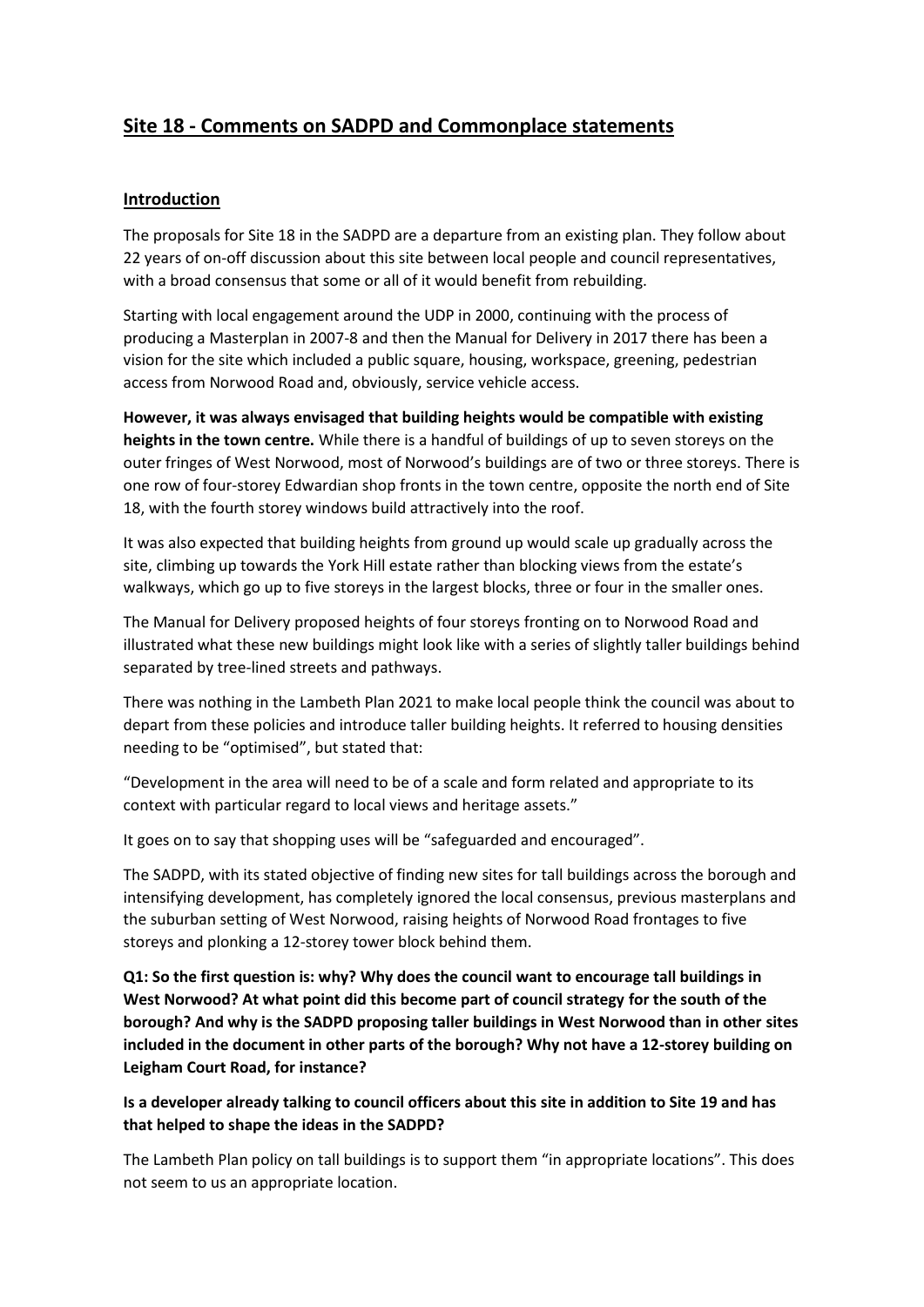#### **Lack of consultation**

Our biggest criticism of the SADPD is the way in which a new vision for the area we represent, which would significantly alter the character of West Norwood and set a precedent for future development, has been offered to the public with the absolute legal minimum of consultation.

Under the council's own guidelines, there could have been engagement before the six-week statutory consultation period. This possibility seems to have been ruled out. As local councillors, we could have been told about the plans and had a chance to discuss them before they came to Cabinet. This never happened. The consequence is that the people of West Norwood who do know about the plans (which is by no means all of them) feel the council does not really want to know their opinions and is unlikely to take much notice of them.

This flies in the face of Lambeth's approach of working *with* its residents and local organisations and fully engaging them in policy development rather than talking *at* them. We would argue it also contradicts the Lambeth Plan.

Section 3 of the Lambeth Plan states that: "This vision [ie its spatial vision] will be delivered cooperatively by Lambeth Council and its partners in consultation with all stakeholders including designated neighbourhood planning forums."

A six-week consultation does not constitute co-operative delivery. Norwood Planning Assembly, while not formally established by referendum, has been operating with local support for some years and is part of the way through developing a local plan. We believe they should be fully involved in shaping the plans rather than having to share half-an-hour of questions online with other local groups.

This online meeting, held two weeks into the six-week consultation period, provided three leading West Norwood residents' groups and the BID with a slide presentation followed by questions. This is the only engagement by the council with residents on the SADPD other than an afternoon with six children and young people from a local youth club in which a consultancy asked about their ideas on the environment and play areas.

**Q2: Why has the consultation been so rushed? Why did the council not engage residents, businesses and councillors in advance of the formal consultation? And why has the council not even written to residents and businesses within Site 18 to inform them of the SADPD so that they knew about the consultation and could take part in it?**

Below, we address some of the specific issues raised in the Commonplace consultation.

#### **Vision**

The vision talks of "sustainable, mixed-use development" of housing, workspace and retail/food and drink uses that "contribute to the renewal of the shopping frontage on Norwood Road", helping contribute to the aspiration of a 15-minute neighbourhood which is a goal of local people as well as borough policy.

However, it seems to ignore the sustainability and success of existing shops and cafes along Norwood Road. Although parts of the shopping frontages with flats above are unattractive and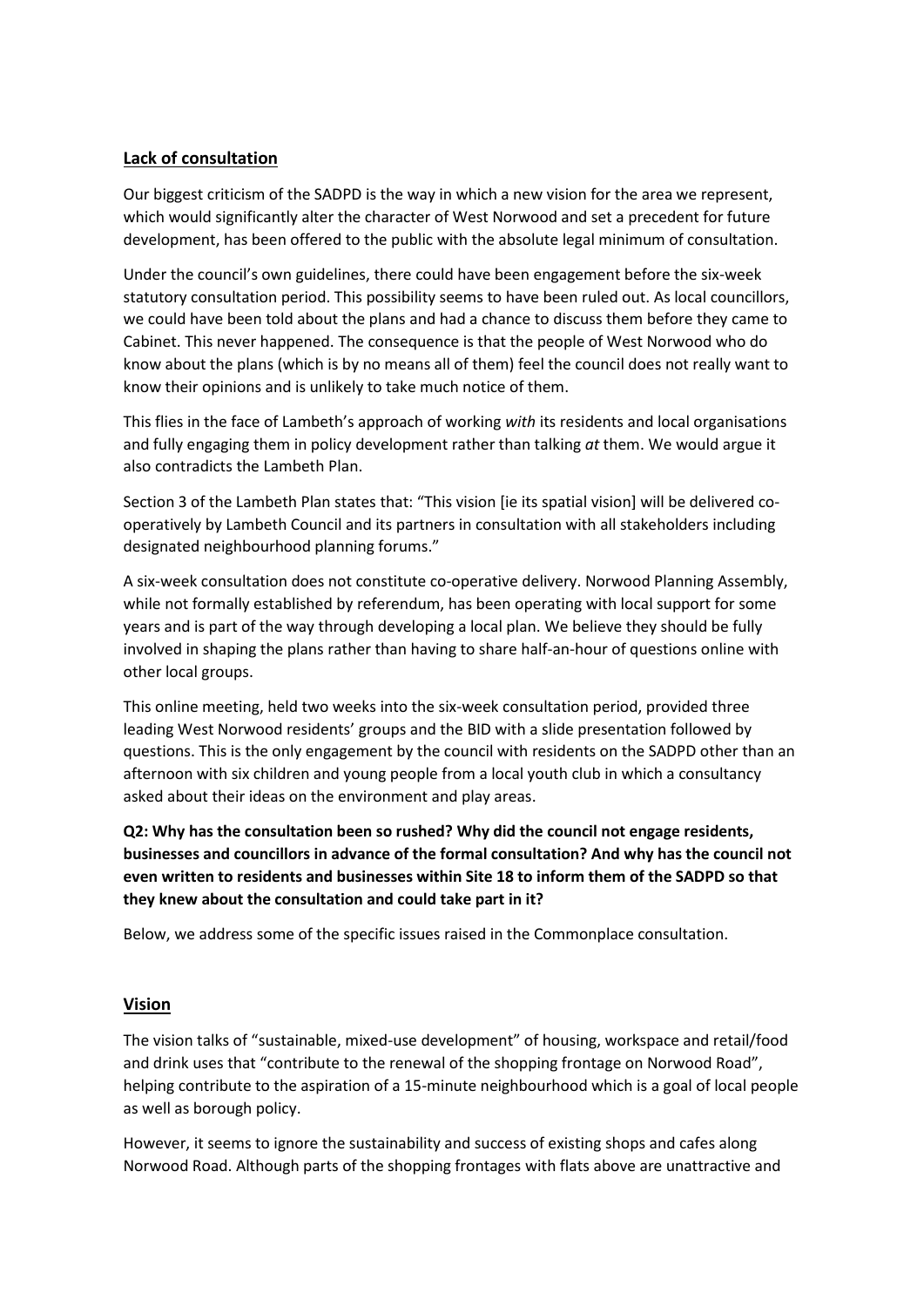run down, the actual businesses occupying them are largely thriving. They have survived a whole year of huge disruption from Thames Water works in Norwood Road during 2019, followed by the pandemic. Some feel that they have lost a certain amount of trade as parking has become more difficult in the town centre following pavement widening on the east side. But generally, shops are busy and were optimistic about the future until they heard about the SADPD.

The bulk of businesses on this stretch are small and are run by black and minority ethnic managers and proprietors and many also serve a mainly BAME clientele although they are also used by the whole community. They include a Caribbean bakery, a kebab restaurant and takeaway, a Halal butchers which is also a greengrocer and general store, a Turkish café, the town centre's only school uniform shop, a newsagent and two shops selling and fixing mobile phones and other electronics.

**Q3: Under the current proposals, how would the future of these businesses be guaranteed? Would they be able to occupy new premises at the same rent levels? How would they be compensated during rebuilding? How would they be compensated if they were unable to afford the new premises? And what type of business would be likely to replace them if they were unable to return? What about applying the Affordable Work space policy here?**

**Q4: Is there a danger that successful independent businesses run by people local to South London would be replaced by chains taking profits out of the area? Would this not be less sustainable rather than more sustainable? How does it square with Lambeth's economic strategy of encouraging local business, especially BAME-run business?**

At the York Hill end, in 20th century blocks, there is a homeware store, an optician and a large and successful bar, Knowles of Norwood, housed in a former Co-op supermarket which seems quite a nice example of inter-war architecture. One of the flats above Knowles is a former home of the singer, Adele. Above the homeware store and opticians are flats that form part of the York Hill estate.

**Q5: Would there be some architectural and historic value in retaining the Co-op building within the vision? If these flats were demolished, how would people be re-housed?** 

**Q6: Would new council flats replacing those in Snowe House count towards the 50% of affordable housing required by redevelopment on public land or would they be replaced in addition to the 50%?**

In between the northern and southern end of the strip are the B&Q store, now owned by Lambeth, and the petrol station. While residents value B&Q, which also brings in people from outside the area, we think most would welcome the replacement of these two premises if the new shop fronts were in keeping with the heights and design of the buildings opposite. But it is essential to build a replacement B&Q before demolishing the current building to allow for continuous trade

A public square has always been part of previous plans for the area referenced in the introduction and could improve the shopping experience while providing new space for outdoor events and stalls. But it will be important to design the square so that it provides enough space for these uses Is it going to be in the shade all winter? Wil it be hot or cool in summer?

More fundamentally, we feel that the "vision" section in the SADPD lacks an actual vision of the long-term future of Norwood. If the site is not developed for 10 to 15 years, as stated, who will live here and what will their needs be in 2030-50?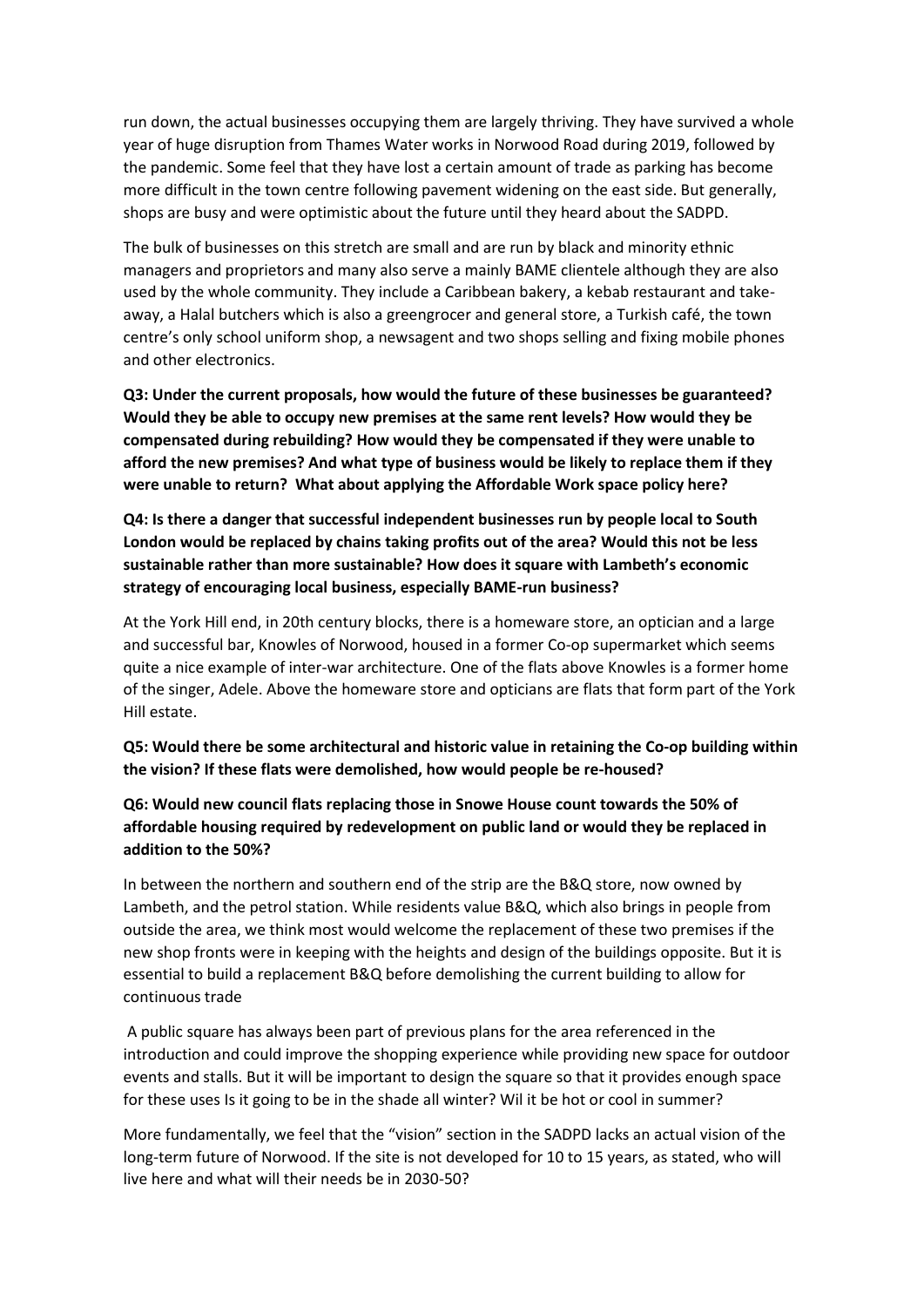**Q7: Will the need to meet carbon neutral goals in 2030 lead planning policy away from tower blocks which require very deep foundations and therefore are more polluting during their construction?** 

**Q8: Where will parking be accommodated if the Waylett Place and B&Q carparks are eliminated? What is the demand for parking likely to be in an extremely hilly area in an era of electric cars, scooters and bikes, where people might be looking to use new forms of personal transport to take them down to the town centre at the base of three steep hills to the west, south and south-east? Will there be more older people or more children and what are the implications of that?**

#### **Site Allocation**

#### Building heights and social housing

Residents' main criticism of the site allocation policy in the SADPD is directed at the proposed heights of the buildings. While people appreciate the need for more social housing, there is concern that very little of the new housing will be affordable apart from the quantum needed to replace the existing council and housing association flats.

We would like to see the policy require the reprovision of the sheltered housing (as social housing for older people) as down -sizing will release family sized social housing

# **Q9: A very important question is to what extent can extra social housing be guaranteed in addition to replacement of existing social housing?**

**Q10: How much social housing would be provided, if any, in addition to the replacement housing?**

**Q11: Can any follow-up document please clarify the difference between the different types of affordable housing, such as council-level rent housing, housing association rent housing and London Affordable Housing? Do all these fall into the description of 70% social rent housing required within the category of affordable housing?**

**Q12: Is there a possibility that developers on the land in private ownership would press for the viability route rather than provide 35% affordable housing? How much at council rents?** 

**Q13: How much of the social housing would be family housing?**

**Q14: Would the 12-storey block proposed and the flats above shops be suitable for family housing? Where would children play? The areas which appear to be outlined for play later in the document would be in shade for much of the day as a result of being surrounded by large buildings.**

The other issue is aesthetics. It seems to us purely a matter of opinion whether a 12-storey tower block "is appropriate" next to the proposed town square, or that other building heights of over nine storeys "may be acceptable in the central part of the site", or that five storeys with two storeys set back are suitable for Norwood Road frontages and that heights across the site should be from five to seven storeys. Previous plans for the area have envisaged four-storeys on the Norwood Road frontage to match the highest buildings opposite, on the east side of the road.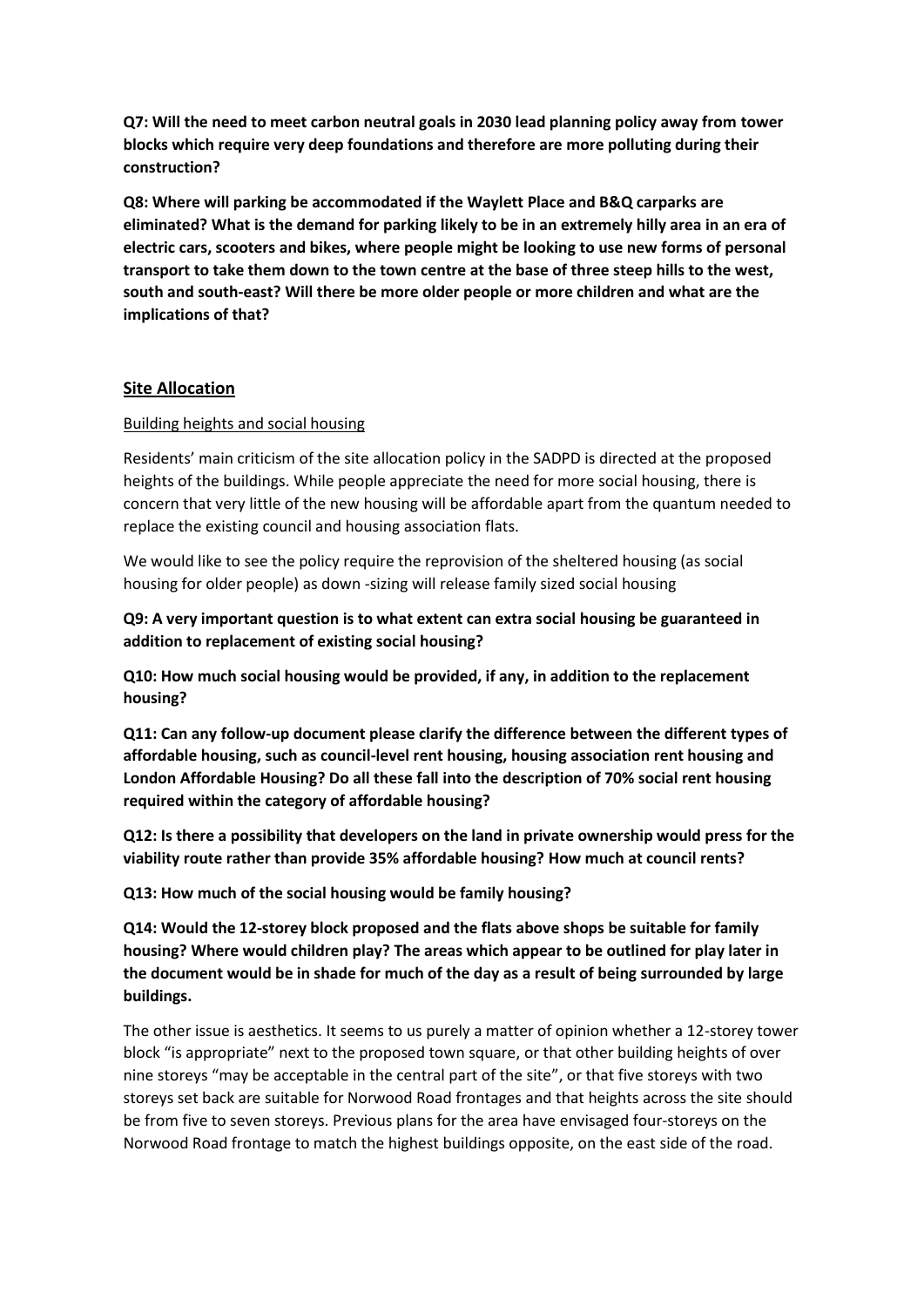**Q15: Why does the proposal push for taller buildings and why do planners think that 12 storeys is appropriate in a townscape of two-to-four storeys?**

**Q16: Would we be correct in thinking that each storey of a modern block tends to be higher than each storey in a block built in the early part of the 19th century? We are, for instance, comparing the height of the two-storey Iceland development built in the past decade with twostorey blocks next to it on Norwood Road.**

**Q17: We agree that the frontages on Norwood Road should "provide a clearly defined parapet line… to respect the context and create a balanced townscape with the Victorian frontages opposite". But why do planners think that raising the height of frontages to five-to-seven storeys provides this balanced townscape when all previous visions for Site 18 have limited heights on frontages to four storeys (already double the height of most of the existing shops)?**

The proposal says the development should address the principles of "no harm to views affecting heritage assets" meaning, in this case, views of St Luke's Church. In the document, after a description of various vantage points, such as views from the cemetery, it concludes there would be no such harm done. Some disagree with this conclusion. And the glaring omission is any comment on views from further up the hill, including from the York Hill Estate.

The views of St Luke's Church from the York Hill estate walkways would already be impeded by the seven storeys allowed on the laundry site by the existing planning consent. But the heights being proposed throughout Site 18 exceed this and would certainly damage views of the church from the estate and other vantage points to the west of the site, appearing incongruous.

We would argue that the important view up Norwood Road to the church as you approach West Norwood from the north would also be spoiled by the series of high buildings climbing up the hill to the west which is proposed in the SADPD. The view would seem unbalanced between one side of the road and the other. While we find the current B&Q building and the petrol station already interfere with the sense of proportion that must once have existed, this plan would make that worse rather than improving on the view.

#### Economic development

This section of the SADPD seems to misunderstand the success of West Norwood nowadays as a town centre. Compared with 2000 when the first scheme for Site 18 was laid down, the many independent shops and cafes are thriving and there are two successful larger businesses. It is important to retain the successful businesses we already have.

B&Q employs nearly 60 staff and serves as a magnet, drawing in shoppers from outside the area, and should be replaced, either with another B&Q or similar magnet retail business.

Knowles is the biggest investment in new hospitality in Site 18 in recent years. Is this important local business to be forced out?

**Q18: We do not understand the reference to wanting the development to "activate ground floor uses along Norwood Road", as these are already activated. The only unused space is next to Knowles' bar which Knowles intends to use, although this plan was held up by the pandemic. So what is meant by this statement?**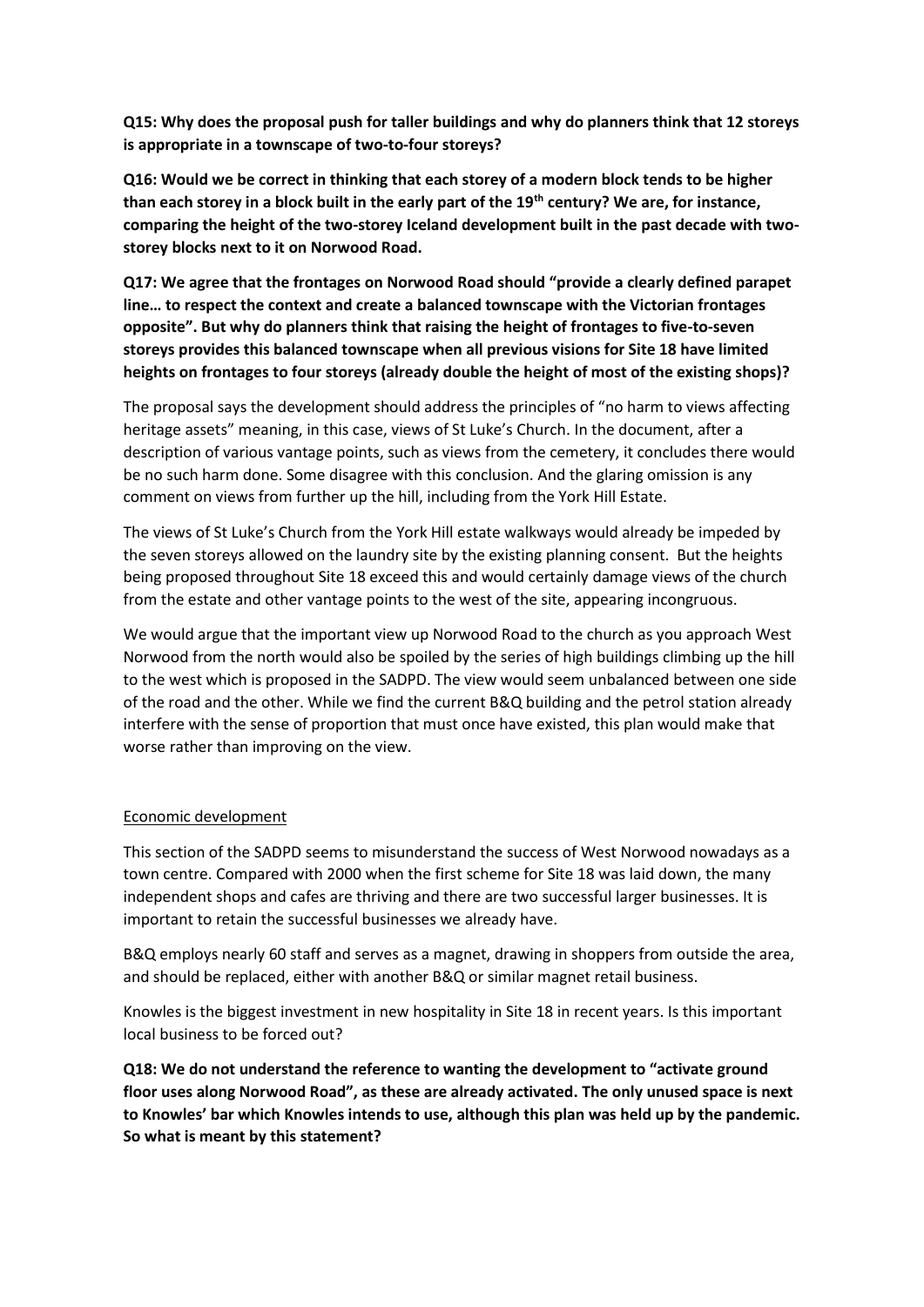There also seems to be a contrast between the statement that "development should maximise local employment opportunities and help address skills deficits in the local population" and the idea that all Norwood Road frontages need to be rebuilt with the risk to local business, as outlined above.

# **Q19: Why is there an emphasis on having 50% of uses as shops? West Norwood nowadays is a successful town centre partly because it is already moving post-retail with many service businesses.**

We agree with the need to capitalise on the opportunity for workspace for creative businesses to enhance the growing cluster of artists and makers in West Norwood and Tulse Hill (and we look forward to the long-awaited Norwood High St Creative Business Cluster SPD). But would the new workspace be affordable? Not all creative businesses are digital. The need among local artists and makers is for cheap workspace. We understand some of this workspace off Norwood High Street is currently being lost to redevelopment. Artists cannot afford new build unless the Affordable Workspace Policy is specifically applied – giving reduced rents for 15 years.

#### **Q20: How can we ensure that artists turned out of old buildings and warehousing where they paid low rents will be able to move into the new premises provided?**

We are concerned that the whole SADPD vision seems to be built on an assumption that the area does not have thriving businesses or jobs and that redevelopment would bring employment to Norwood while encouraging the growth of the creative sector when the evidence locally is that development on this scale may well kill existing businesses including artists' studios.

#### Transport movement and public realm

To have most servicing from a road running north-south through the site seems sensible, but not if the road links Lansdowne Hill and York Hill as this would create a rat run.

**Q21: How would you control the through route to prevent rat-running? Norwood Road is usually very congested at busy times of day and people will cut through an alternative route if they can.**

#### Neighbour relationships

# **Q22: How can a scheme of this bulk and height be "designed to cause no unacceptable impacts on existing neighbours adjacent to the site, including overlooking, loss of daylight, overshadowing and noise pollution"?**

The 12-storey tower would loom over the east side of York Hill estate including the exercise area.

The only way to achieve the stated aim above is to reduce building heights to a level that local people and residents on York Hill estate, Lansdowne Hill and York Hill and surrounding streets would find acceptable and involve residents as much as possible in the design of the site.

The six-week consultation period has produced over 300 comments on Commonplace, but many residents still do not know about the consultation, including those living in Snowe House and Thanet House which are part of the site.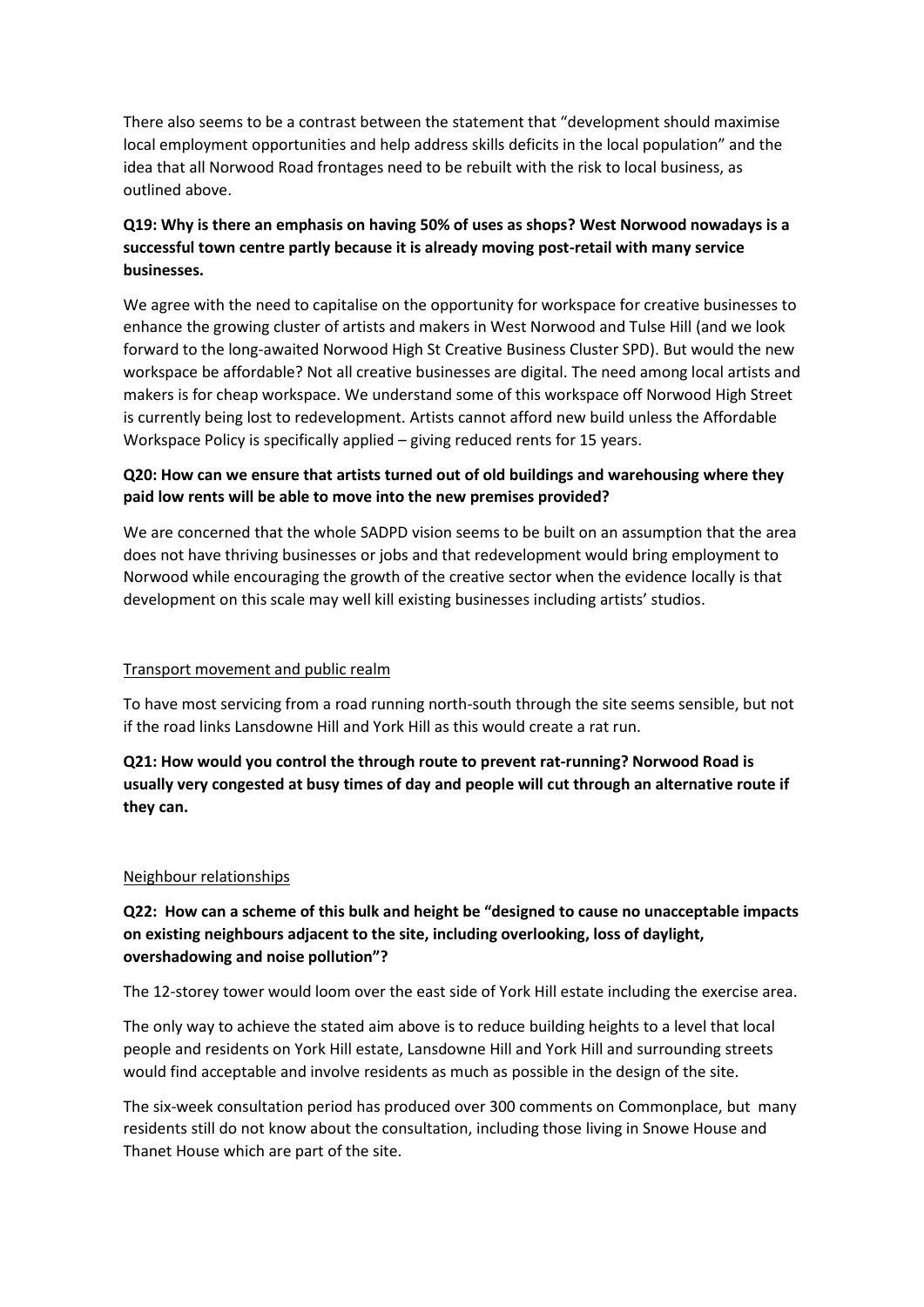We would strongly urge planners to extend the consultation on this site and include face to face consultation.

#### Sustainability

Tall towers are not sustainable. They need more concrete and cause a higher city heat effect. How much will climate have changed in 2050?

A concrete podium as proposed in Option 1 would reduce the drainage capability of the site at a time when most local authorities are discouraging concreting. Could "green" concrete be specified for the site? Or could it be developed without the podium?

Why is there no mention of Passivhaus or district heating systems or generating electricity locally?

## **Evidence**

"Evidence" is something of a misnomer in our view. It says the section is intended to aid our understanding of the "design-led approach". It says the indicative approach to massing and height "has been developed based on a detailed analysis of the site and its context with its opportunities and constraints." But there is little analysis of the site in the report apart from a series of photographs compared with some misleading computer models to make the height of the buildings – in particular, the 12-storey tower – look less over-bearing than they would be in reality.

There are also some minor errors such as the description of Royal Circus as an "open space", which is in fact a private garden, and a photograph of the snooker club which was in Waylett Place but has now been demolished and replaced with the modern flats shown in another photograph.

"Optimisation" seems to mean cramming in as many flats as planners feel they can get away with by building upwards to a height which would appear incongruous in West Norwood and not in keeping with the current building heights as has been Lambeth's stated aim in the past. This is *maximising* the use of the space but is not necessarily the *optimum (ie the best)* approach. The best approach is a matter of opinion.

As expressed in the London Plan, para 3.3: "The optimum capacity for a site does not mean the maximum capacity. It may be that a lower density development … is the optimum development for the site." While the plan gives gipsy and traveller sites as an example, the statement is not confined to such sites.

Comprehensive development seems to mean designing it as a single scheme although elsewhere the SADPD talks about a phased approach. Local people have told us they would prefer it to be developed using a phased approach and a mix of architecture so that we are not presented with a set of uniform boxes. It needs to be and appear as town centres usually are: an evolving and varied landscape of different appearance, although we agree with maintaining key design principles, including respecting heritage assets, improving pedestrian's experience and improving permeability to enable shops and cafes to be serviced. The phased approach will also avoid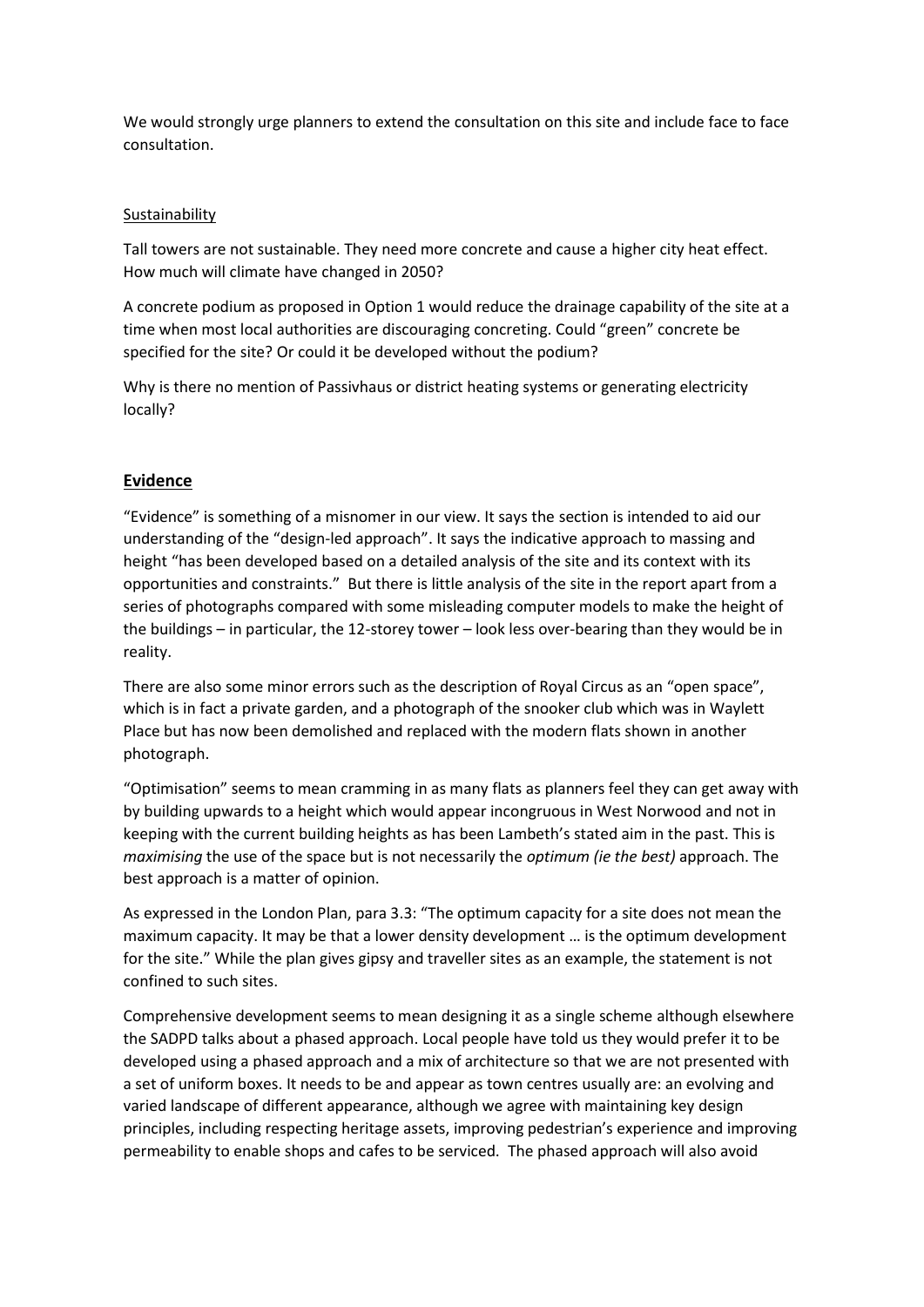destroying existing business and residential communities so the y can move into a building completed in a previous phase

We disagree that the design principles stated in the SADPD are met by the proposals.

Pedestrians may not wish to thread their way through a labyrinth of tall buildings or along a street that would become a rat-run if traffic were allowed to drive through between Lansdowne Hill and York Hill as proposed in option 2. And it is not clear why it is felt advantageous to create a pedestrian link (which would be up steps) into the York Hill estate which is easily reached by walking up Lansdowne or York Hill. Some York Hill estate residents have told us that they do not want this link as the estate suffers from a lot of low-level crime – and experienced a recent stabbing incident – which makes it undesirable for people to get in and out too easily.

# **Q23: Why has this pedestrian link been included and could we discuss removing it? And what exactly do you mean by comprehensive development? Would it not be preferable and less disruptive to the local economy to consider developing the town centre in a phased approach with a mix of architects and design styles?**

On the options, there seems little difference between them except a through-route on option 2.

However, in Option 1 you state that the street layout "allows for a variety of ground floor unit sizes with residential accommodation on podiums above". We are opposed to the use of podiums as they cover too much ground in concrete and mean that greening has to be in pots rather than in earth.

Also, the drawings used to illustrate the options seem misleading as the buildings look lower than what is being proposed in the text.

#### **Q24: Could we see some more accurate drawings in which the numbers of storeys are the same as those in the text and the sizes of the proposed blocks are properly compared with surrounding buildings?**

**Q25: On the images of various views listed in the document, we would like to ask why the view of St Luke's from York Hill estate balconies has not been included, or the view of the tower and St Luke's from other vantage points to the west of the centre other than the top of Devane Way?**

## **Q26: Could we have more accurate drawings in the images in appendix 1, since there are problems with some of them:**

Image 2 looking south down Norwood Road: here the buildings on the east side of the street have grown in height compared with the photograph, to match the higher buildings on the west in the foreground. And the more distant row replacing a Victorian terrace has shrunk in height even though the new buildings would be two-to-four storeys higher. In the second drawing, the left-hand buildings have grown even further and it's not clear whether we are further forward or further back. There seems to be more street in the foreground, but the church has grown a little.

Either way, the modelling is misleading and cannot be relied upon.

Image 11 taken from the entrance to the cemetery is also misleading since the buildings on the left seem equal in height to those on the right. In fact, they would be one to three storeys higher.

We also disagree that there is no harm to some of the views shown, in particular: